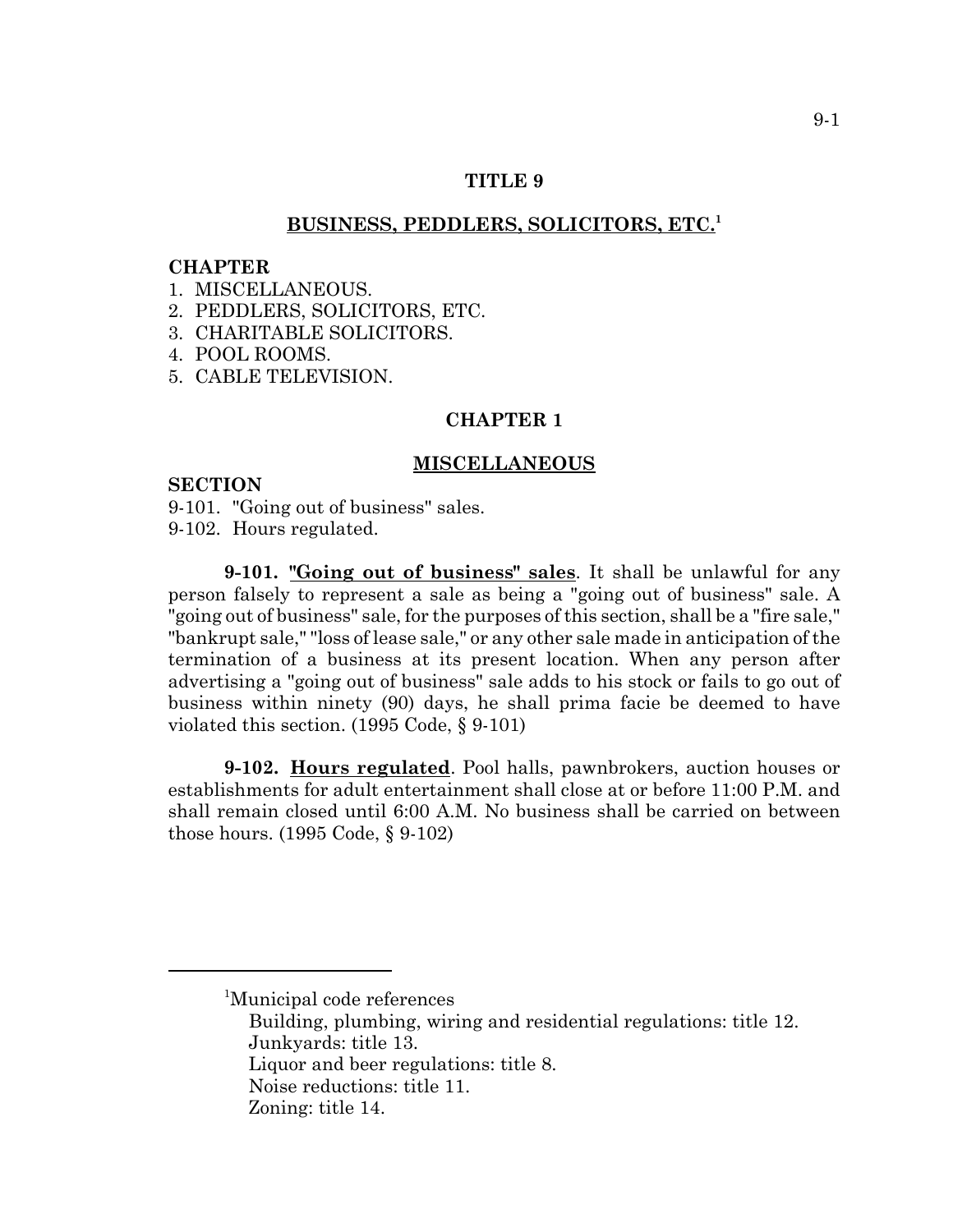# **PEDDLERS, SOLICITORS, ETC.1**

### **SECTION**

- 9-201. Definitions.
- 9-202. Exemptions.
- 9-203. Permit required.
- 9-204. Permit procedure.
- 9-205. Restrictions on peddlers, street barkers and solicitors.
- 9-206. Restrictions on transient vendors.
- 9-207. Display of permit.
- 9-208. Suspension or revocation of permit.
- 9-209. Expiration and renewal of permit.
- 9-210. Violation and penalty.

**9-201. Definitions**. Unless otherwise expressly stated, whenever used in this chapter, the following words shall have the meaning given to them in this section:

(1) "Peddler" means any person, firm or corporation, either a resident or a nonresident of the city, who has no permanent regular place of business and who goes from dwelling to dwelling, business to business, place to place, or from street to street, carrying or transporting goods, wares or merchandise and offering or exposing the same for sale.

(2) "Solicitor" means any person, firm or corporation who goes from dwelling to dwelling, business to business, place to place, or from street to street, taking or attempting to take orders for any goods, wares or merchandise, or personal property of any nature whatever for future delivery, except that the term shall not include solicitors for charitable and religious purposes and solicitors for subscriptions as those terms are defined below.

(3) "Solicitor for charitable or religious purposes" means any person, firm, corporation or organization who or which solicits contributions from the public, either on the streets of the city or from door to door, business to business, place to place, or from street to street, for any charitable or religious organization, and who does not sell or offer to sell any single item at a cost to the purchaser in excess of ten dollars (\$10.00). No organization shall qualify as a "charitable" or "religious" organization unless the organization meets one of the following conditions:

<sup>1</sup> Municipal code references

Privilege taxes: title 5.

Trespass by peddlers, etc.: § 11-501.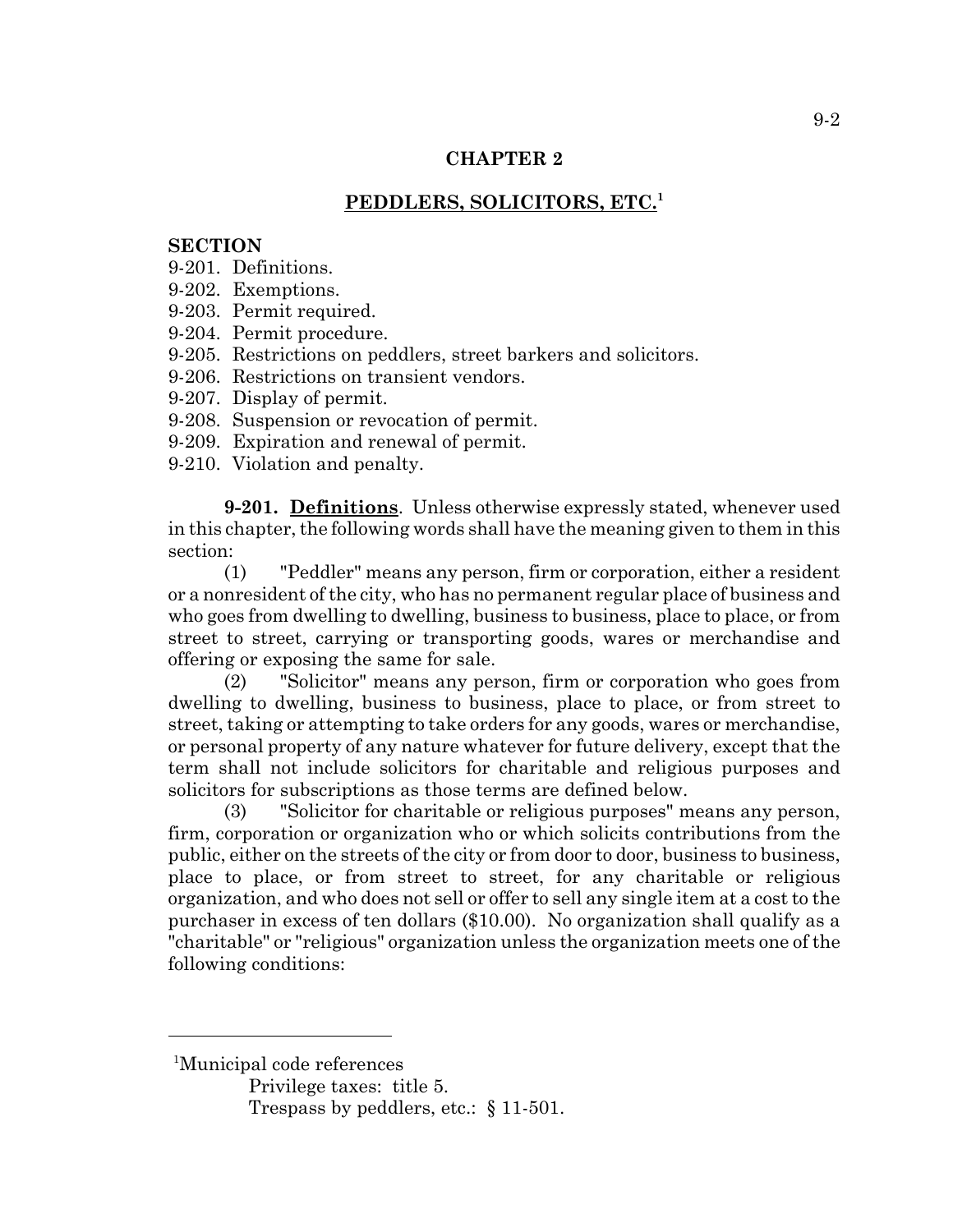(a) Has a current exemption certificate from the Internal Revenue Service issued under section 501(c)(3) of the Internal Revenue Service Code of 1954, as amended.

(b) Is a member of United Way, Community Chest or similar "umbrella" organizations for charitable or religious organizations.

(c) Has been in continued existence as a charitable or religious organization in Greene County for a period of two (2) years prior to the date of its application for registration under this chapter.

(4) "Solicitor for subscriptions" means any person who solicits subscriptions from the public, either on the streets of the city, or from door to door, business to business, place to place, or from street to street, and who offers for sale subscriptions to magazines or other materials protected by provisions of the Constitution of the United States.

 $(5)$  "Transient vendor<sup>1</sup>" means any person who brings into temporary premises and exhibits stocks of merchandise to the public for the purpose of selling or offering to sell the merchandise to the public. Transient vendor does not include any person selling goods by sample, brochure, or sales catalog for future delivery; or to sales resulting from the prior invitation to the seller by the owner or occupant of a residence. For purposes of this definition, "merchandise" means any consumer item that is or is represented to be new or not previously owned by a consumer, and "temporary premises" means any public or quasi-public place including a hotel, rooming house, storeroom, building or part of a building, tent, vacant lot, railroad car, or motor vehicle which is temporarily occupied for the purpose of exhibiting stocks of merchandise to the public. Premises are not temporary if the same person has conducted business at those premises for more than six (6) consecutive months or has occupied the premises as his or her permanent residence for more than six (6) consecutive months.

(6) "Street barker" means any peddler who does business during recognized festival or parade days in the city and who limits his business to

1 State law references

Tennessee Code Annotated § 62-30-101 et seq. contains permit requirements for "transitory vendors."

The definition of "transient vendors" is taken from Tennessee Code Annotated § 62-30-101(3). Note also that Tennessee Code Annotated § 67-4-709(a) prescribes that transient vendors shall pay a tax of \$50.00 for each 14 day period in each county and/or municipality in which such vendors sell or offer to sell merchandise for which they are issued a business license, but that they are not liable for the gross receipts portion of the tax provided for in Tennessee Code Annotated  $§$  67-4-709(b).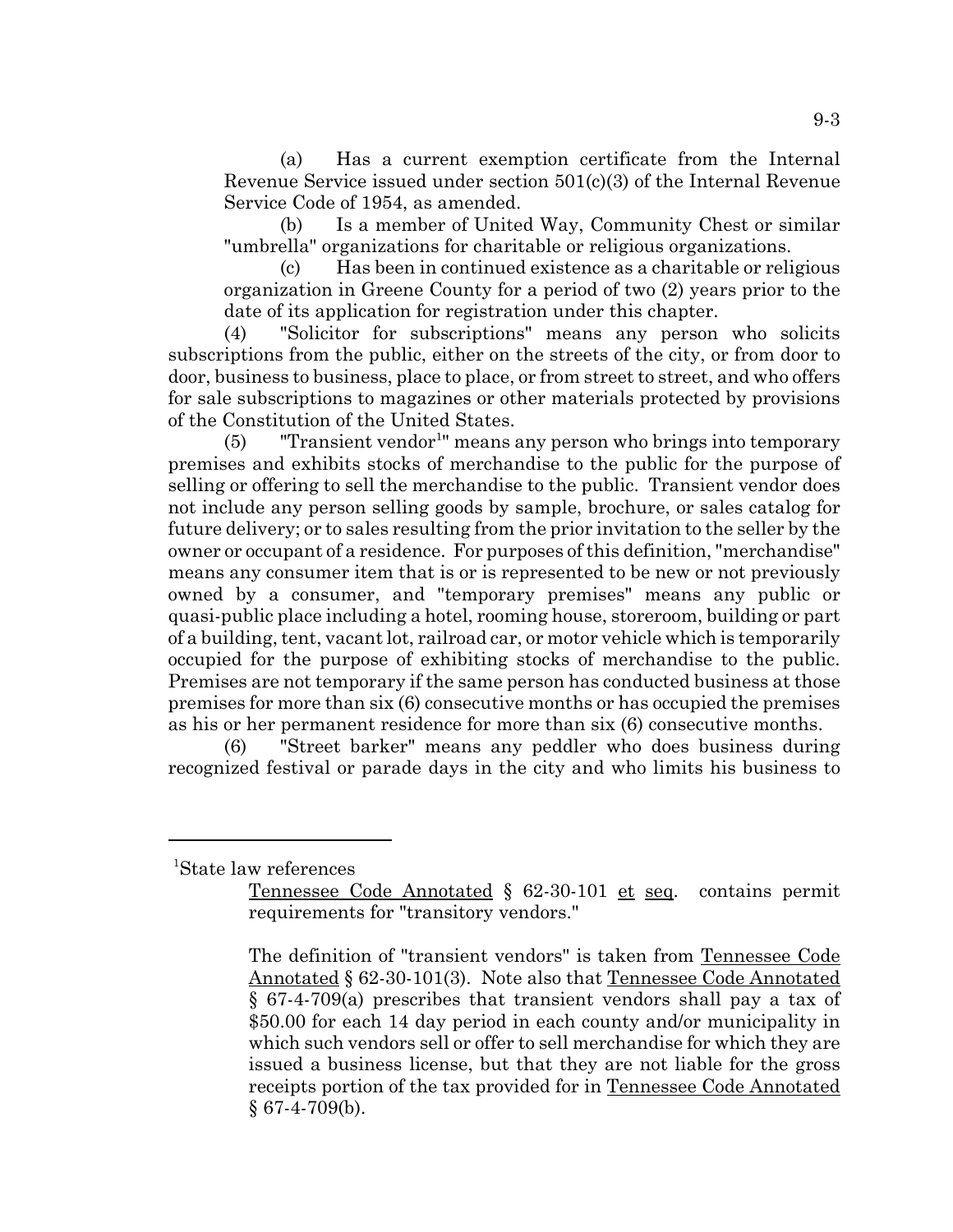selling or offering to sell novelty items and similar goods in the area of the festival or parade.

**9-202. Exemptions**. The terms of this chapter shall neither apply to persons selling at wholesale to dealers, nor to newsboys, nor to bona fide merchants who merely deliver goods in the regular course of business.

**9-203. Permit required**. No person, firm or corporation shall operate a business as a peddler, transient vendor, solicitor or street barker, and no solicitor for charitable or religious purposes or solicitor for subscriptions shall solicit within the city unless the same has obtained a permit from the city in accordance with the provisions of this chapter.

**9-204. Permit procedure.** (1) Application form. A sworn application containing the following information shall be completed and filed with the city recorder by each applicant for a permit as a peddler, transient vendor, solicitor, or street barker and by each applicant for a permit as a solicitor for charitable or religious purposes or as a solicitor for subscriptions:

(a) The complete name and permanent address of the business or organization the applicant represents.

(b) A brief description of the type of business and the goods to be sold.

(c) The dates for which the applicant intends to do business or make solicitations.

(d) The names and permanent addresses of each person who will make sales or solicitations within the city.

(e) The make, model, complete description, and license tag number and state of issue, of each vehicle to be used to make sales or solicitations, whether or not such vehicle is owned individually by the person making sales or solicitations, by the business or organization itself, or rented or borrowed from another business or person.

(f) Tennessee State sales tax number, if applicable.

(2) Permit fee. Each applicant for a permit as a peddler, transient vendor, solicitor or street barker shall submit with his application a nonrefundable fee of twenty dollars (\$20.00). There shall be no fee for an application for a permit as a solicitor for charitable purposes or as a solicitor for subscriptions.

(3) Permit issued. Upon the completion of the application form and the payment of the permit fee, where required, the recorder shall issue a permit and provide a copy of the same to the applicant.

(4) Submission of application form to chief of police. Immediately after the applicant obtains a permit from the city recorder, the city recorder shall submit to the chief of police a copy of the application form and the permit.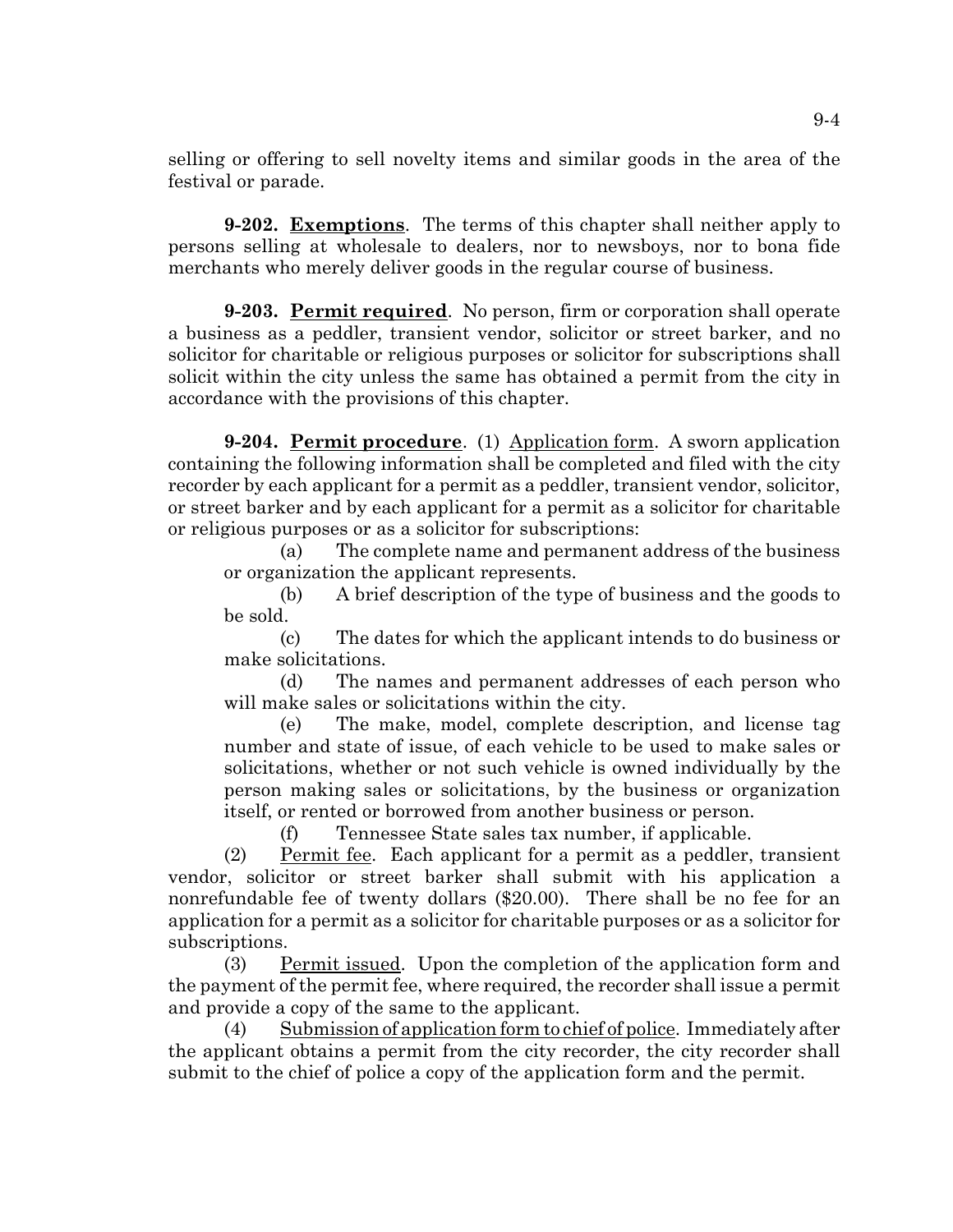**9-205. Restrictions on peddlers, street barkers and solicitors**. No peddler, street barker, solicitor, solicitor for charitable purposes, or solicitor for subscriptions shall:

(1) Be permitted to set up and operate a booth or stand on any street or sidewalk, or in any other public area within the city.

(2) Stand or sit in or near the entrance to any dwelling or place of business, or in any other place which may disrupt or impede pedestrian or vehicular traffic.

(3) Offer to sell goods or services or solicit in vehicular traffic lanes, or operate a "road block" of any kind.

(4) Call attention to his business or merchandise or to his solicitation efforts by crying out, by blowing a horn, by ringing a bell, or creating other noise, except that the street barker shall be allowed to cry out to call attention to his business or merchandise during recognized parade or festival days of the city.

(5) Enter in or upon any premises or attempt to enter in or upon any premises wherein a sign or placard bearing the notice "Peddlers or Solicitors Prohibited," or similar language carrying the same meaning, is located.

**9-206. Restrictions on transient vendors**. A transient vendor shall not advertise, represent, or hold forth a sale of goods, wares or merchandise as an insurance, bankrupt, insolvent, assignee, trustee, estate, executor, administrator, receiver's manufacturer's wholesale, cancelled order, or misfit sale, or closing-out sale, or a sale of any goods damaged by smoke, fire, water or otherwise, unless such advertisement, representation or holding forth is actually of the character it is advertised, represented or held forth.

**9-207. Display of permit**. Each peddler, street barker, solicitor, solicitor for charitable purposes or solicitor for subscriptions is required to have in his possession a valid permit while making sales or solicitations, and shall be required to display the same to any police officer upon demand.

**9-208. Suspension or revocation of permit**. (1) Suspension by the recorder. The permit issued to any person or organization under this chapter may be suspended by the city recorder for any of the following causes:

(a) Any false statement, material omission, or untrue or misleading information which is contained in or left out of the application; or

(b) Any violation of this chapter.

(2) Suspension or revocation by the board of commissioners. The permit issued to any person or organization under this chapter may be suspended or revoked by the board of commissioners, after notice and hearing, for the same causes set out in paragraph (1) above. Notice of the hearing for suspension or revocation of a permit shall be given by the city recorder in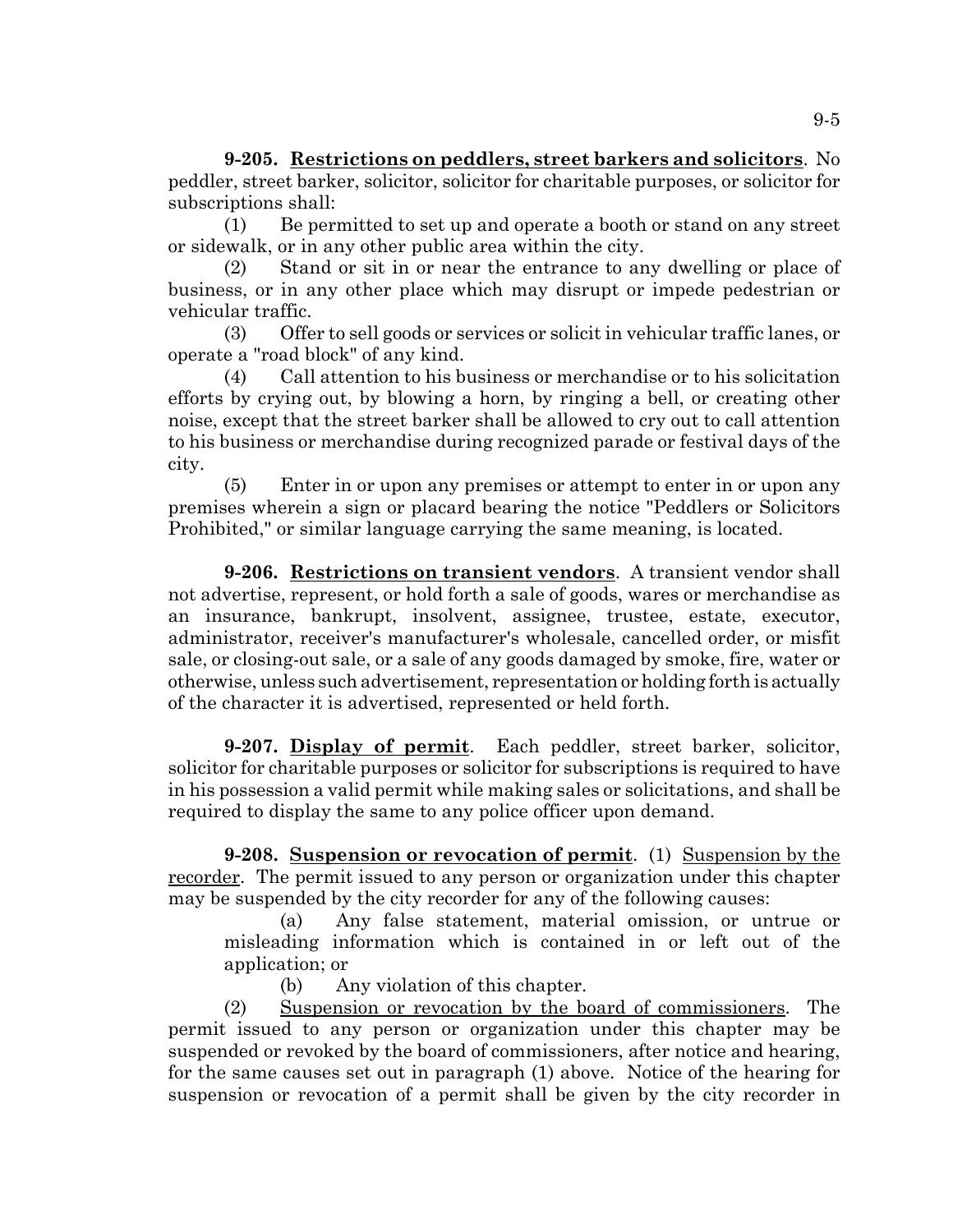writing, setting forth specifically the grounds of complaint and the time and place of the hearing. Such notice shall be mailed to the permit holder at his last known address at least five (5) days prior to the date set for hearing, or it shall be delivered by a police officer in the same manner as a summons at least three (3) days prior to the date set for hearing.

**9-209. Expiration and renewal of permit**. The permit of peddlers, solicitors and transient vendors shall expire on the same date that the permit holder's privilege license expires. The registration of any peddler, solicitor, or transient vendor who for any reason is not subject to the privilege tax shall be issued for six (6) months. The permit of street barkers shall be for a period corresponding to the dates of the recognized parade or festival days of the city. The permit of solicitors for religious or charitable purposes and solicitors for subscriptions shall expire on the date provided in the permit, not to exceed thirty (30) days.

**9-210. Violation and penalty**. In addition to any other action the city may take against a permit holder in violation of this chapter, such violation shall be punishable under the general penalty provision of this code. Each day a violation occurs shall constitute a separate offense.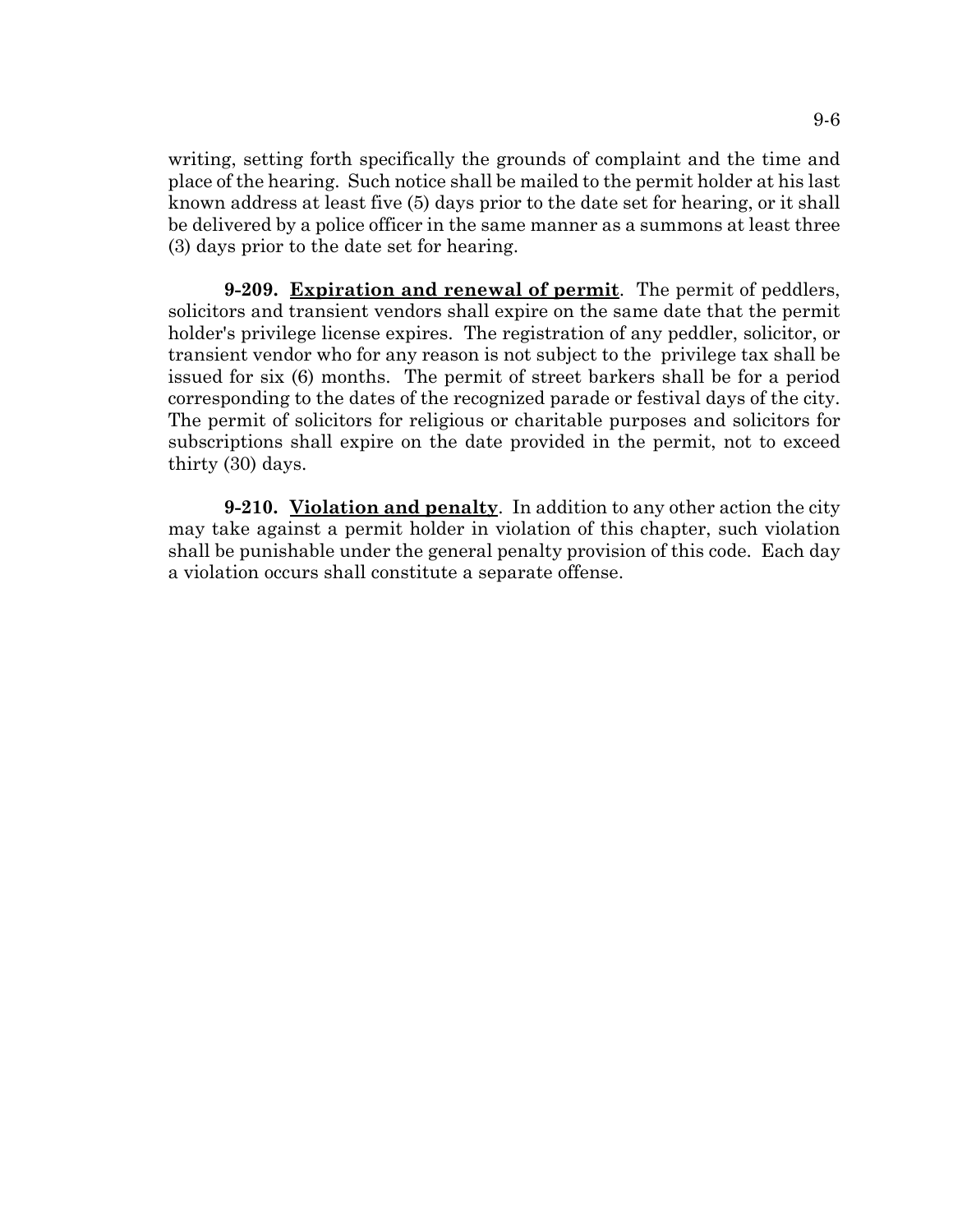## **CHARITABLE SOLICITORS**

#### **SECTION**

- 9-301. Permit required.
- 9-302. Prerequisites for a permit.
- 9-303. Denial of a permit.
- 9-304. Exhibition of permit.
- 9-305. Trespassing.
- 9-306. Violations.

**9-301. Permit required**. No person shall solicit contributions or anything else of value for any real or alleged charitable or religious purpose without a permit from the city recorder authorizing such solicitation. Provided, however, that this section shall not apply to any locally established organization or church operated exclusively for charitable or religious purposes if the solicitations are conducted exclusively among the members thereof, voluntarily and without remuneration for making such solicitations, or if the solicitations are in the form of collections or contributions at the regular assemblies of any such established organization or church. (1995 Code, § 9-301)

**9-302. Prerequisites for a permit**. The recorder shall, upon application, issue a permit authorizing charitable or religious solicitations when, after a reasonable investigation, he finds the following facts to exist:

(1) The applicant has a good character and reputation for honesty and integrity, or if the applicant is not an individual person, that every member, managing officer or agent of the applicant has a good character or reputation for honesty and integrity.

(2) The control and supervision of the solicitation will be under responsible and reliable persons.

(3) The applicant has not engaged in any fraudulent transaction or enterprise.

(4) The solicitation will not be a fraud on the public but will be for a bona fide charitable or religious purpose.

(5) The solicitation is prompted solely by a desire to finance the charitable cause described by the applicant. (1995 Code, § 9-302)

**9-303. Denial of a permit**. Any applicant for a permit to make charitable or religious solicitations may appeal to the board of commissioners if he has not been granted a permit within fifteen (15) days after he makes application therefor. (1995 Code, § 9-303)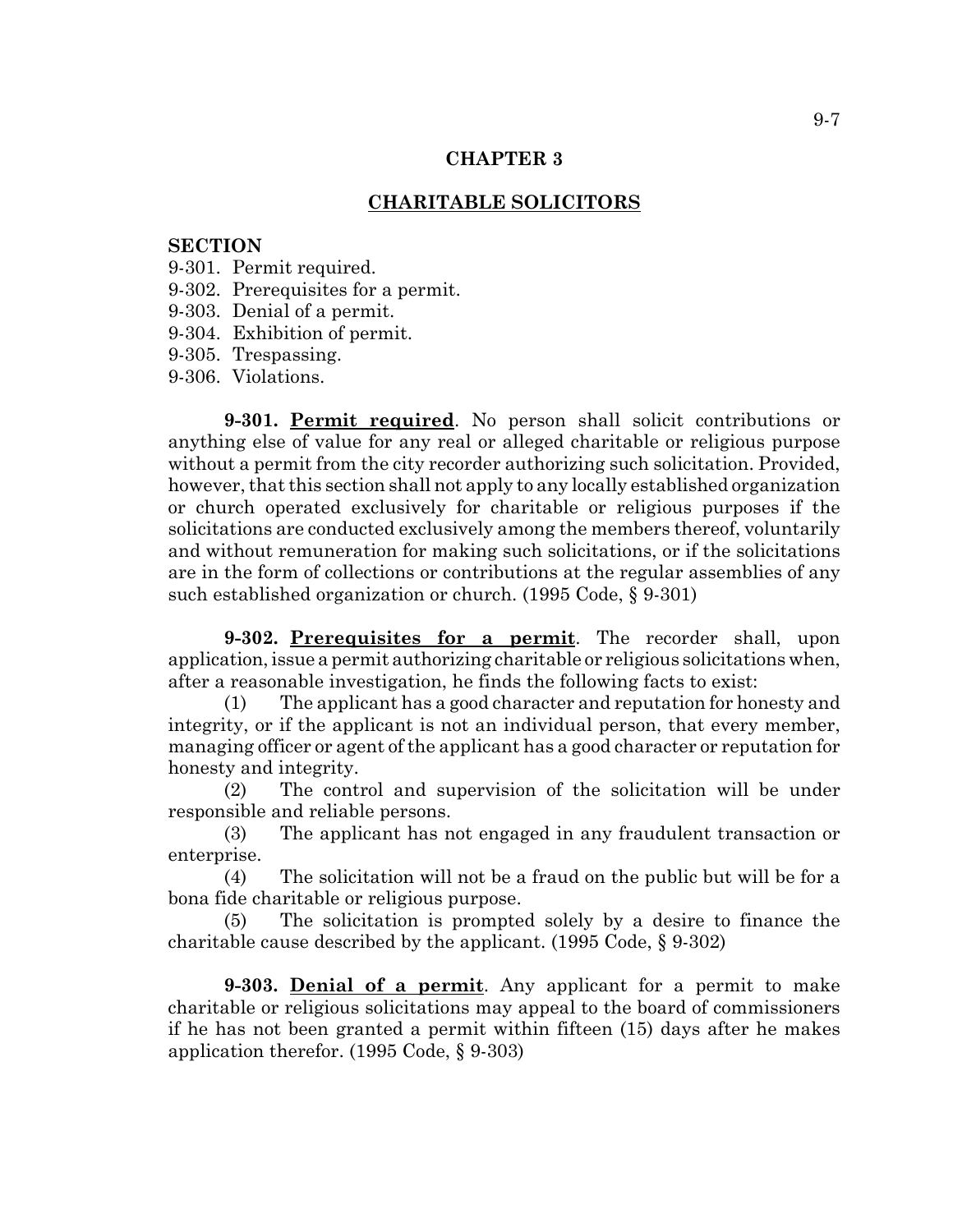**9-304. Exhibition of permit**. Any solicitor required by this chapter to have a permit shall exhibit such permit at the request of any policeman or person solicited. (1995 Code, § 9-304)

**9-305. Trespassing**. It shall be unlawful and deemed to be a trespass for any permittee acting under this chapter to fail to leave promptly the private premises of any person who requests or directs him to leave. (1995 Code, § 9-305)

**9-306. Violations**. Any person violating any provision of this chapter or making a false or fraudulent statement either in his application for a permit or in the process of making a solicitation shall be subject to the penalty provided in the general penalty clause for this municipal code. In addition to or in lieu of any pecuniary penalty, if a violator has been issued a permit, his permit shall be cancelled and revoked by the court. (1995 Code, § 9-306)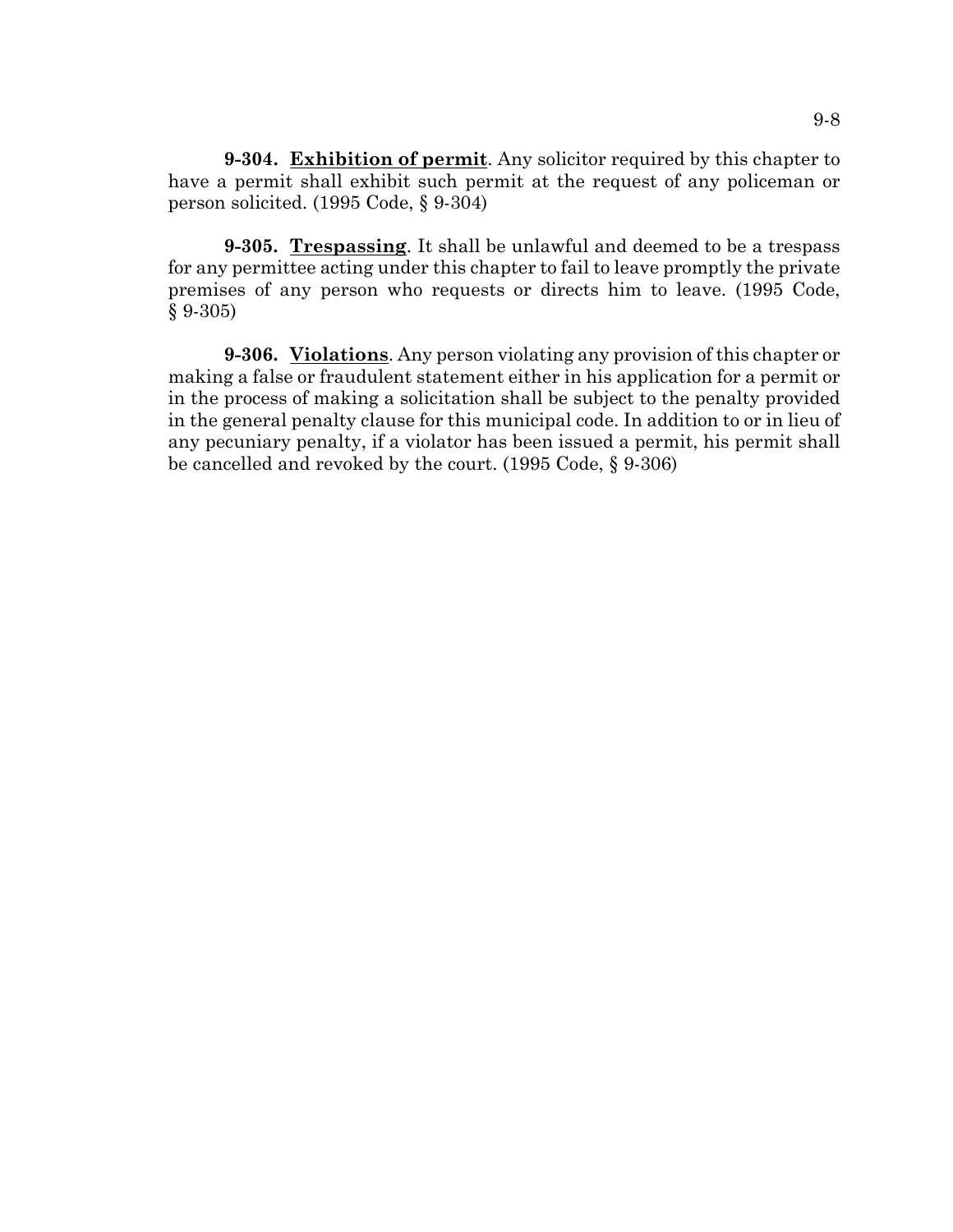# **POOL ROOMS<sup>1</sup>**

## **SECTION**

- 9-401. Pool rooms subject to regulation.
- 9-402. "Pool room" defined.
- 9-403. Application for and conditions upon which permit is allowed.
- 9-404. Application to be public record; effect of false statements.
- 9-405. Issuance of permit and license.
- 9-406. Permit good for one year but not transferrable.
- 9-407. Compliance with statements in application required.
- 9-408. Suspension or revocation of permit.
- 9-409. Violations.

**9-401.** Pool rooms subject to regulation. The business of operating pool rooms within the corporate limits of the City of Tusculum, Tennessee, shall be subject to the regulations hereinafter set out and provided. (1995 Code, § 9-401)

**9-402. "Pool room" defined**. A "pool room" is any place or premises upon or in which billiard tables, pool tables, bagatelle tables, or similar tables are kept for public use or hire. (1995 Code, § 9-402)

**9-403. Application for and conditions upon which permit is allowed**. All persons, firms, corporations, or associations who shall desire to engage in the business of operating a pool room shall apply in writing to the board of commissioners, under oath and on a form prescribed by it, for a permit thereafter to engage in the business of operating a pool room within the City of Tusculum. The application shall contain statements of the following, which shall be conditions upon which the permit is granted and allowed to continue in force:

(1) That if the applicant is a corporation, it is authorized to do business within the State of Tennessee.

(2) That neither the applicant nor any person or persons employed by him or it in such business of operating a pool room has been convicted of any violation of the laws of Tennessee or any crime involving moral turpitude within the past ten (10) years.

(3) That no person under eighteen (18) years of age shall be permitted or allowed to be in or to loiter around the place of business in which the business of conducting the pool room is carried on.

<sup>1</sup> Municipal code reference

Privilege taxes: title 5.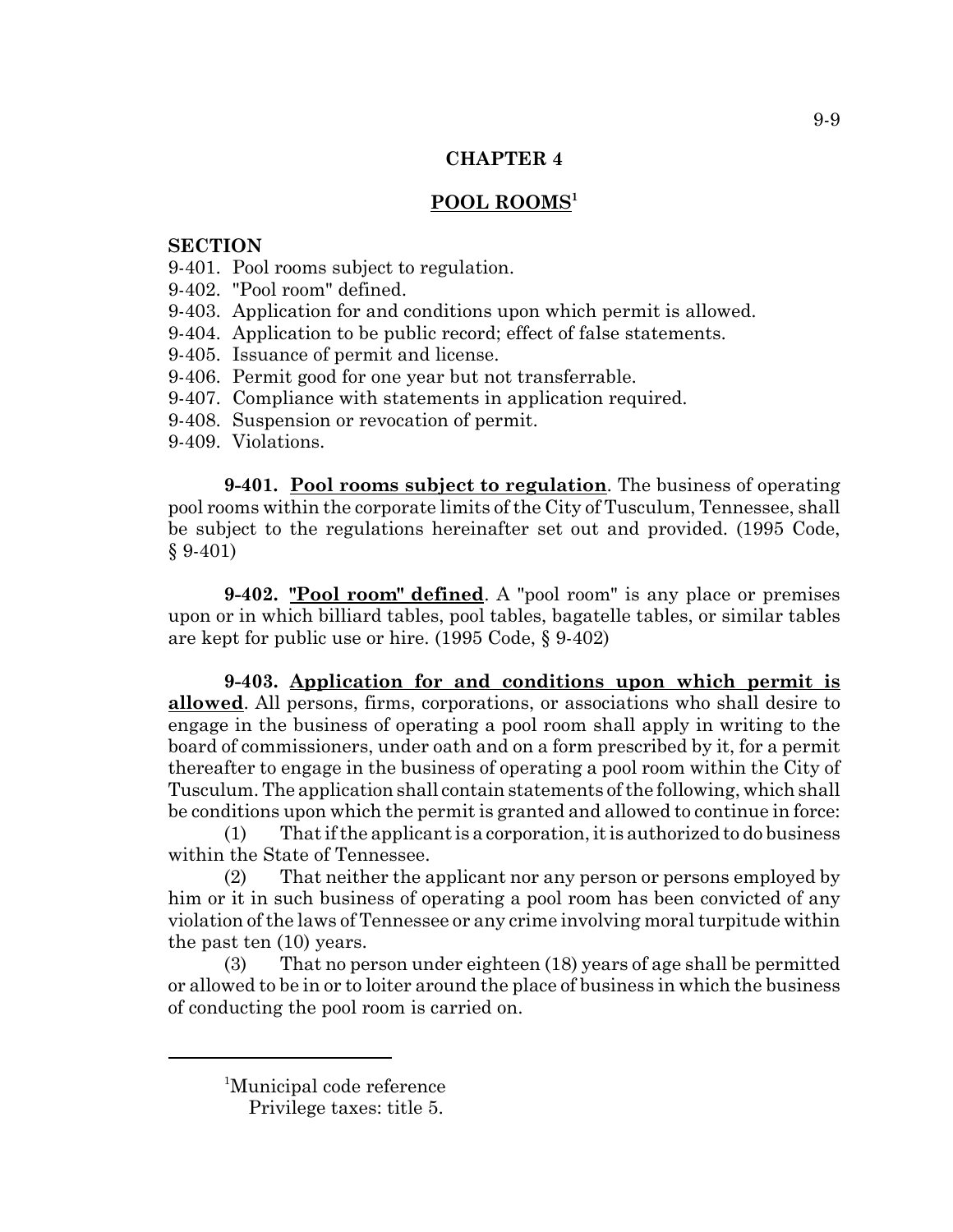(4) That no sale, distribution, or consumption of any alcoholic beverages will be permitted upon the premises in which the business of conducting a pool room is carried on.

(5) That proper sanitary facilities shall be provided upon the premises.

(6) The applicant has a suitable location to conduct the place of business.

(7) That in the place of business, no loud, unusual, or obnoxious noises shall be allowed, and that the applicant shall conduct such place of business otherwise in an orderly, peaceable, and lawful manner.

(8) The applicant shall state specifically whether the person so applying will conduct the business in person, or whether he is acting as agent for any other person, firm, corporation, or association, and shall also state specifically the name of the owner or owners of the business. (1995 Code, § 9-403, modified)

**9-404. Application to be public record; effect of false statements**. The application shall at all times be kept on file by the board of commissioners and shall be open to inspection by the general public. Any person, firm, corporation, or association making any false statement in his application shall forfeit his permit and shall not be eligible to receive any permit for a period of ten (10) years thereafter. (1995 Code, § 9-404)

**9-405. Issuance of permit and license**. When an application has been submitted to the board, it shall be carefully examined by the board and a record of its action thereon shall be kept in writing as a part of the regular proceedings of the board. Upon favorable action by the board on an application, a permit shall be issued to the applicant. The permit thus obtained shall entitle the applicant to obtain from the recorder of the City of Tusculum a license to engage in the business of operating a pool room. However, no license shall be issued by the recorder until the privilege tax is paid and the permit has been filed with the recorder. (1995 Code, § 9-405)

**9-406. Permit good for one year but not transferrable**. The permit thus obtained shall remain in full force and effect for a period of one (1) year from the date of issuance unless the owner shall sooner transfer the title of ownership of his business to another person, firm, or corporation, or shall sooner move the site or location of his business to a new location. Upon the happening of either event, the permit shall terminate and be of no further force and effect. Also, the permit may be terminated and cancelled by the board for any violation of the provisions of this chapter in the manner as hereinafter set out and provided. (1995 Code, § 9-406)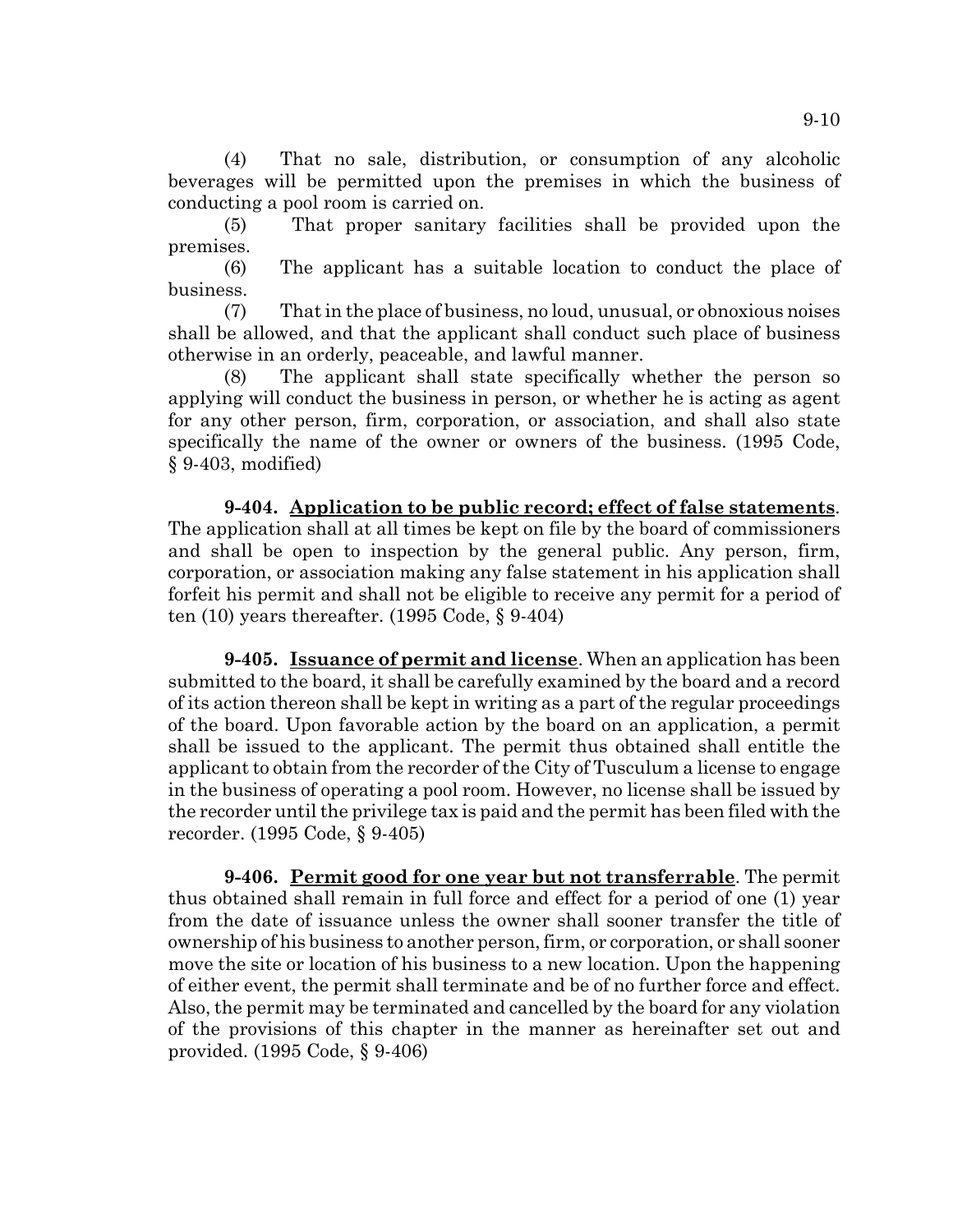**9-407. Compliance with statements in application required**. No permit to operate a pool room shall be granted to any person, firm, corporation, or association, nor shall any license be allowed to continue in force unless the applicant or licensee shall comply with all of the statements made in the application, the provisions of this chapter, and the applicable statutes of the State of Tennessee. (1995 Code, § 9-407)

**9-408. Suspension or revocation of permit**. Any failure to comply with this chapter shall constitute sufficient grounds for the suspension or revocation of a pool room permit by the board of commissioners.

Complaints brought for the purpose of suspending or revoking a permit issued pursuant to the provisions of this chapter shall be made in writing and filed with the mayor, who shall thereupon give or cause to be given regular notice, accompanied by a copy of the written complaint, commanding the person, firm, corporation, or association so charged to appear at a time and place designated in the notice before the board of commissioners to show cause why his permit should not be suspended or revoked. The notice shall be served either by registered letter or by a policeman of the City of Tusculum at least ten (10) days prior to the date of the hearing when such person, firm, corporation, or association is required to appear. Upon the hearing, the board shall publicly hear and determine the nature and merits of the complaint and for this purpose the mayor is authorized to compel the attendance of witnesses by subpoena. After such hearing, the board may for proper cause suspend or revoke the permit. (1995 Code, § 9-408)

**9-409. Violations**. It is hereby declared to be a misdemeanor for any person, firm, corporation, or association to violate the provisions of this chapter or to engage in the business of operating a pool room within the corporate limits of the City of Tusculum without having obtained a permit and license as herein provided. (1995 Code, § 9-409)